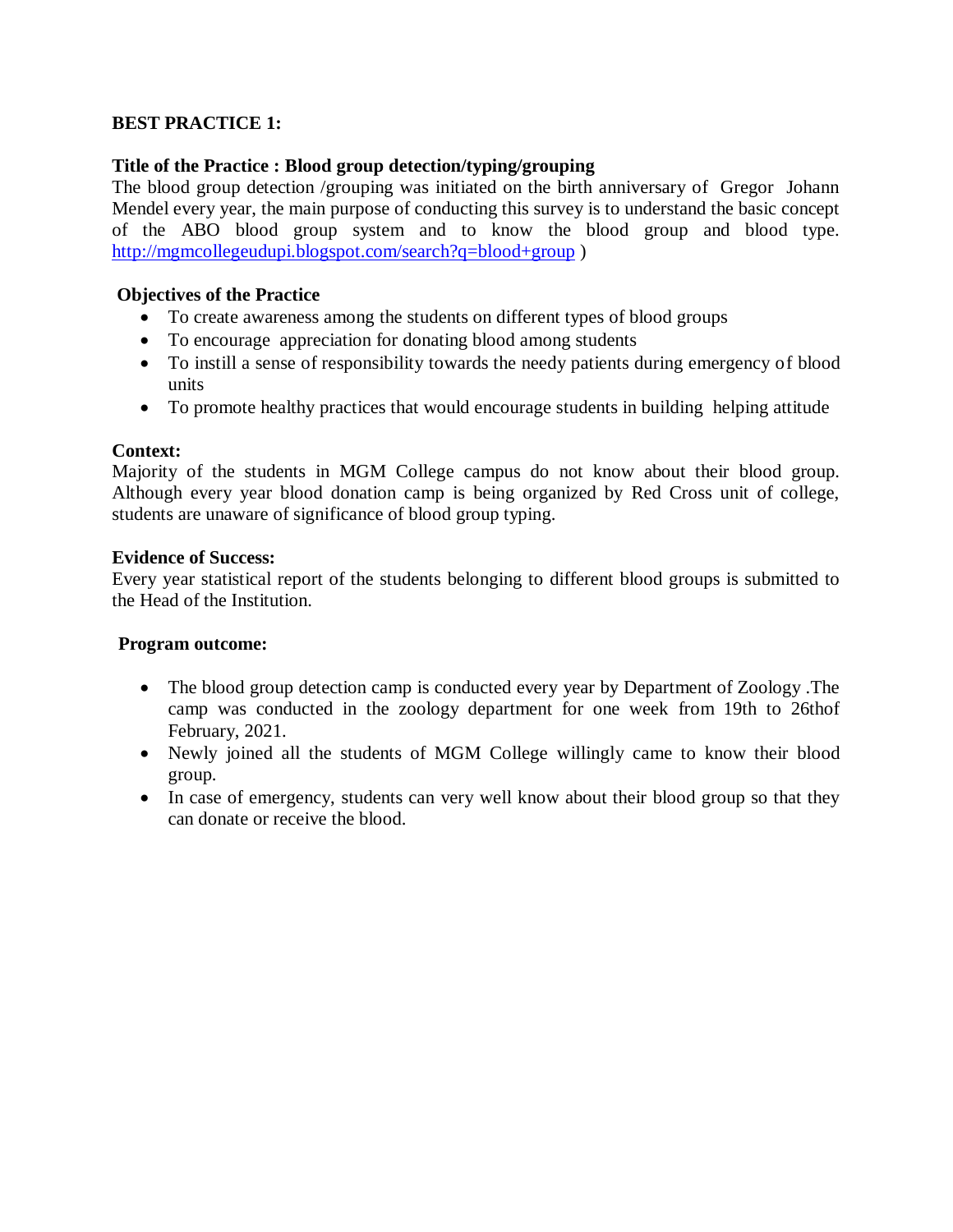



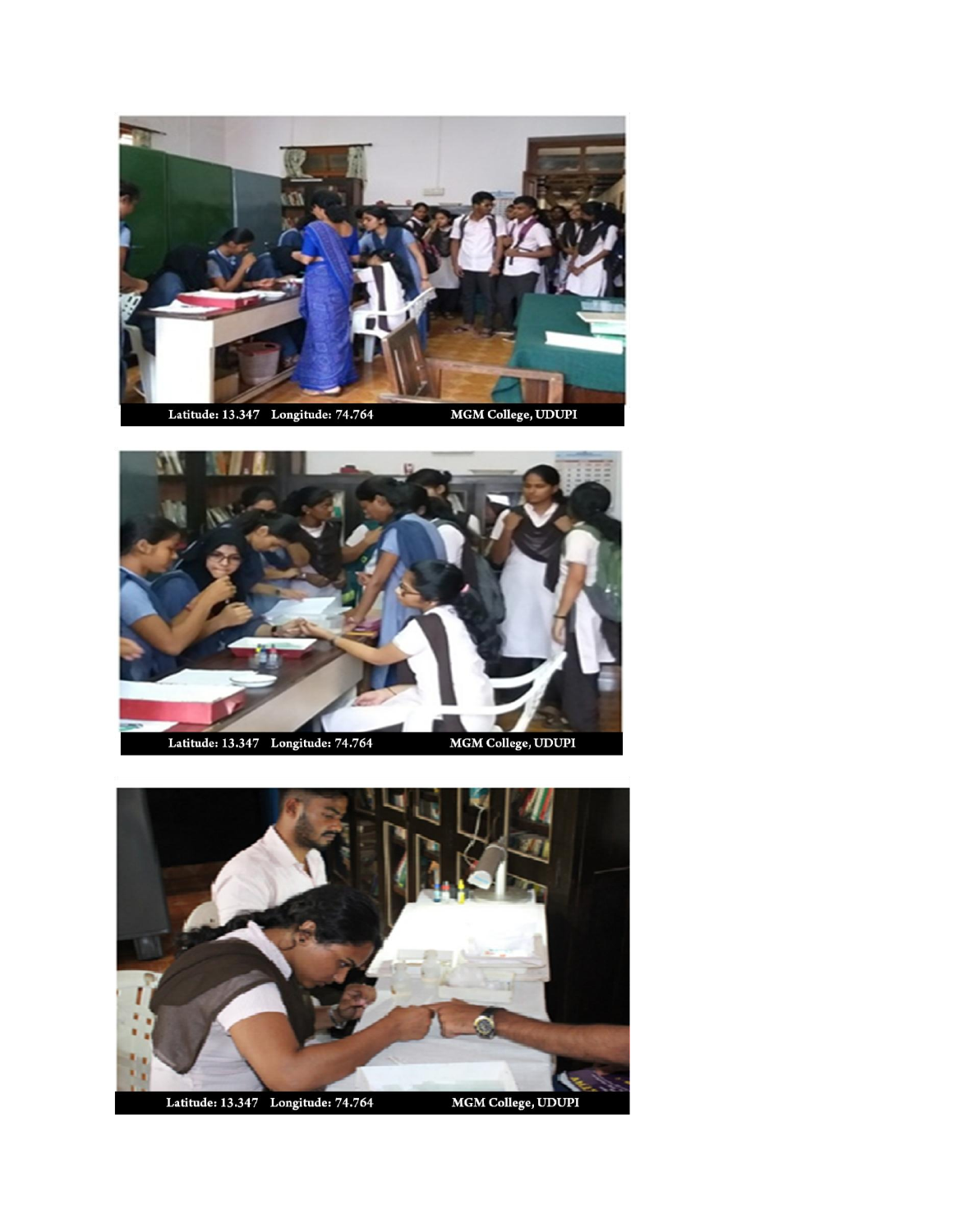## **BEST PRACTICE 2**

#### **Title of the practice**: **Krishi Sammilana**

Krishi Sammilana was initiated by our Principal Dr Devidas S Naik on 20 and 21<sup>st</sup> march 2021 at Nutana Ravindra Mantapa.

**Objective:** The supreme objective of the programme was to gather all the farmers, homemade product manufacturers of various culinary art and its associates, cultivators, growers of fruits and vegetables which are organic in nature.

- To provide an opportunity to the local farmers to market their agricultural products.
- It was a platform to showcase the producers of various organic vendors who did not have much recognition till date.
- To create awareness among students, parents, staffs, general public to buy such vegetables and change their buyer pattern towards organic behavior.
- To dissipate the propagation of plants, saplings of fruits, vegetables and medicinal herbs to create awareness and multiply the knowledge among students regarding healthy diet.

### **Outcome:**

The programme created a victory among general public by bringing out such innovative programme in the present day scenario. The wished us to have and conduct many more programmes in greater number in the future days to come.

- Farmers in and around Udupi district gathered in good number and participated in the fairs and exhibitions conducted by our college.
- Self-Employment like Gardening, honey bee keeping, Kitchen Gardening, Terrace Gardening was encouraged